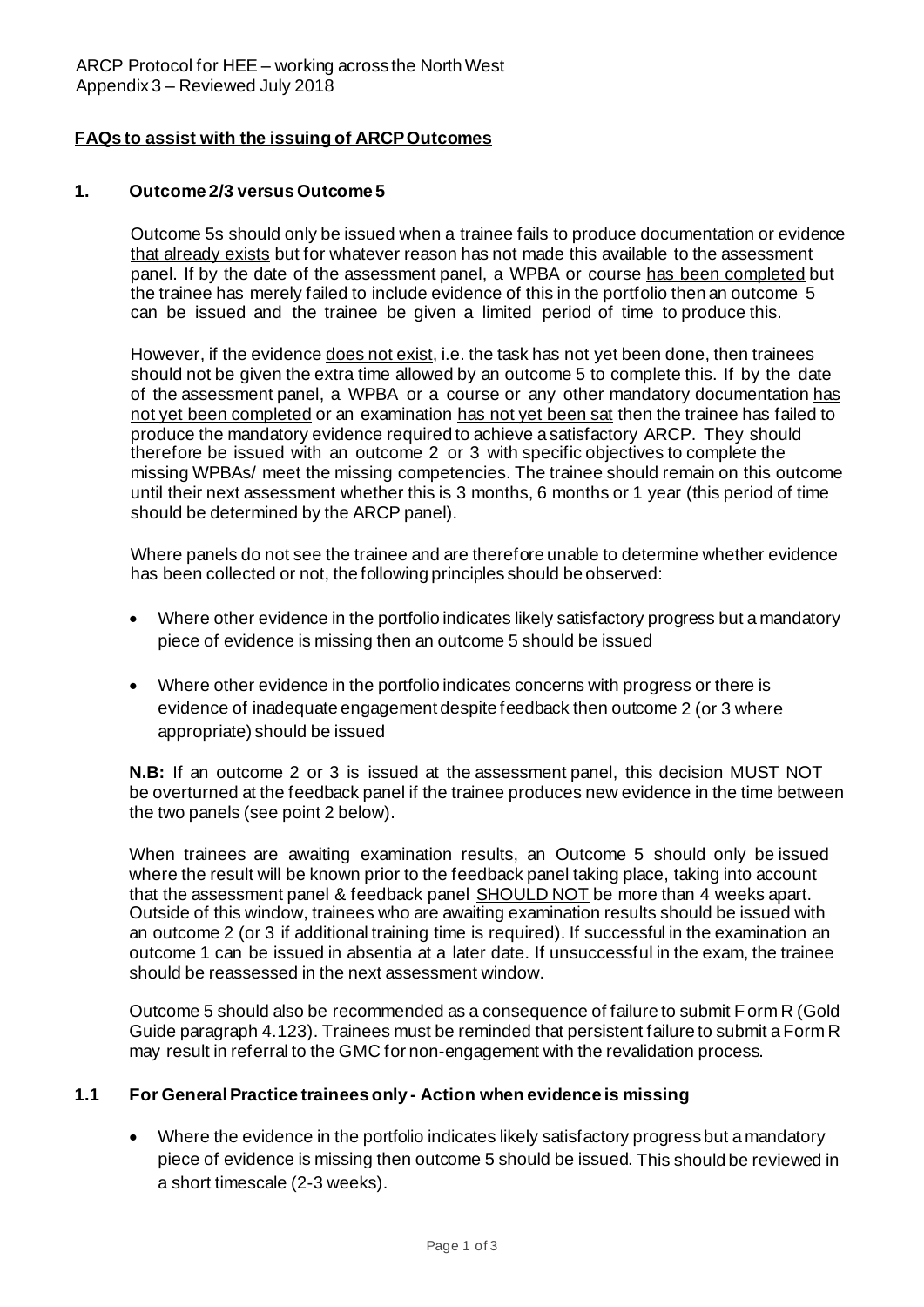- If the complete evidence was not available for the review panel or the new evidence raised concerns about progress then outcomes 2 or 3 would be issued.
- Where there is not immediate opportunity to provide the evidence or a longer period is needed to evaluate evidence submission (e.g. insufficient PDP or learning log entries) then the timescale for review can be longer.
- Where the evidence in the portfolio indicates concerns with progress or there was evidence of inadequate engagement despite feedback then outcome 2 or 3 should be issued

# **2. Changing Assessment Panel unsatisfactory outcomes at Feedback Panel (NOT INCLUDING OUTCOME 5s)**

It should be noted that the assessment panel and the feedback panel together make up one assessment (see Gold Guide extracts below**\***) and trainees issued with an outcome 2, 3 or 4 at the assessment panel should therefore only receive one outcome. Unless there are strong extenuating circumstances the outcome 2, 3 or 4 issued at the assessment panel MUST NOT be changed at the feedback panel. If a trainee attends a feedback panel with evidence that did not exist at the time of the assessment panel this cannot be considered unless it is covered under exceptional circumstances. The outcome issued at the assessment panel stands until the next assessment, whether this is 3 months, 6 months or 1 year.

**\***4.81 The process is a review of the documented and submitted evidence that is presented by the trainee. As such, the trainee is not required to attend the panel. (assessment panel). However, HEE may wish to have trainees present on the day to meet with the panel after its discussion of the evidence and agreement as to the outcome(s). This is to discuss next steps and their future training requirements (feedback panel).

**\***4.83 After the panel has considered the evidence and made its judgement, if an unsatisfactory outcome is recommended, the trainee must meet with either the ARCP panel or a senior educator involved in their training programme at the earliest opportunity. The purpose of this meeting is to discuss the recommendations for focused or additional remedial training if these are required (feedback panel).

**\***4.84 For practical and administrative reasons, HEE, NES, HEIW or NIMDTA may wish to discuss other issues (e.g. the trainee's views on their training or planning of future placements) on the same occasion as the annual panel meeting. However, the review of evidence and the judgement arising from the panel must be kept separate from these other issues. Trainees must not be present at the panel considering the outcomes.

Where outcomes 2, 3 & 4 are issued, the feedback panel SHOULD NOT be re-reviewing evidence or changing the decisions of the assessment panel. It should be explaining to the trainee why the outcome was given following the review of evidence and advising on future support measures and objectives.

# **3. Trainee resignations**

Where a trainee has resigned from a training programme (and dependent on the timing of this resignation), they should be informed that an ARCP panel will review their progress between their last ARCP and the point of resignation (unless the effective exit from the training programme occurred within three months of the last ARCP). The ARCP panel should document any relevant competences that have been achieved by the trainee; however, no